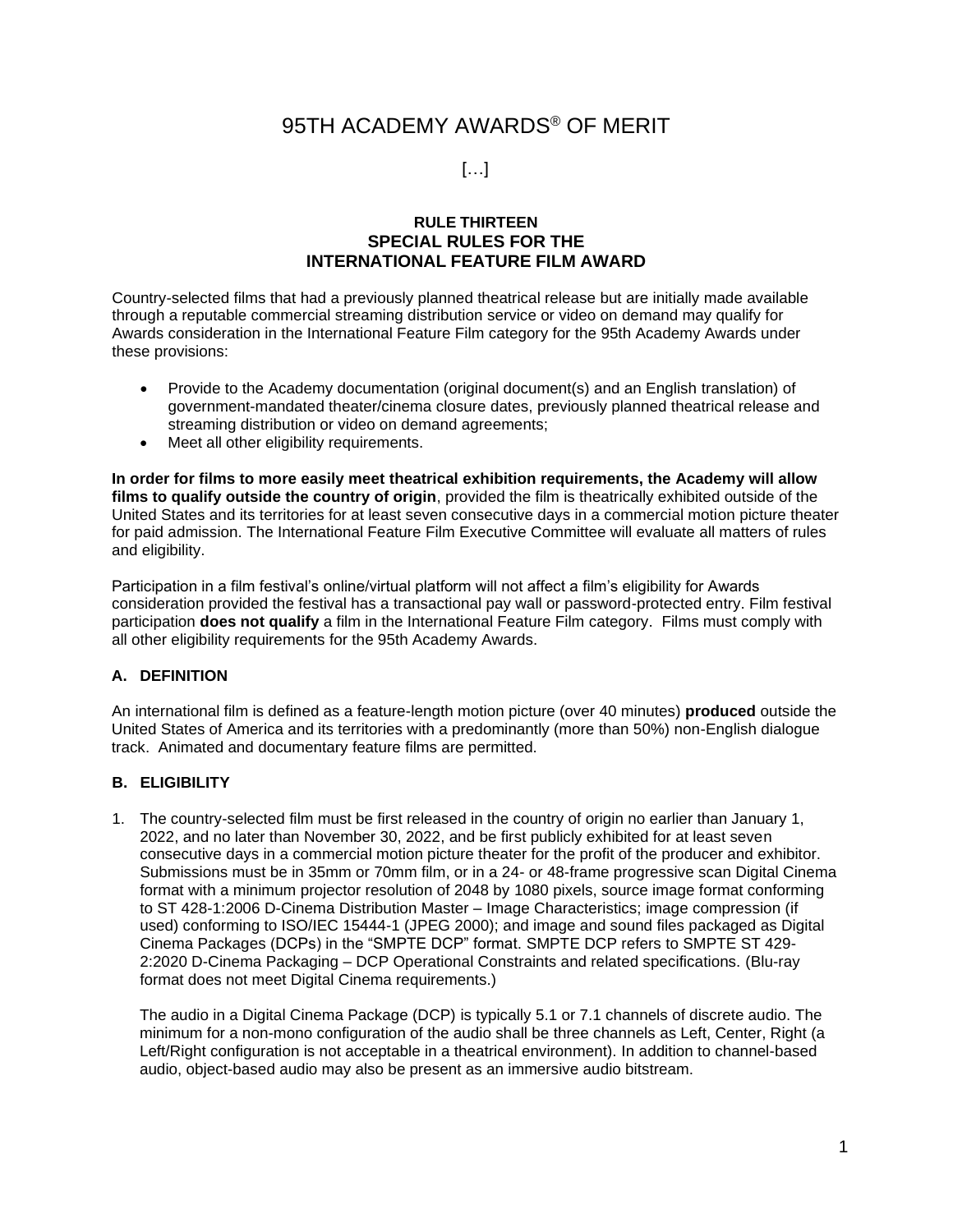The discrete audio data shall be formatted in conformance with SMPTE ST 429-3:2007 D-Cinema Packaging – Sound and Picture Track File, SMPTE ST 428-2:2006 D-Cinema Distribution Master – Audio Characteristics and SMPTE ST 428-12:2013 D-Cinema Distribution Master Common Audio Channels and Soundfield Groups. Immersive audio, if present, shall be formatted in conformance with SMPTE ST 2098-2:2019 Immersive Audio Bitstream Specification and SMPTE 429-18:2019 D-Cinema Packaging – Immersive Audio Track File and packaged in conformance with SMPTE 429- 19:2019 D-Cinema Packaging – DCP Operational Constraints for Immersive Audio.

- 2. The film must be advertised and exploited during its qualifying theatrical release in a manner considered normal and customary to theatrical feature distribution practices. The film need not have been released in the United States.
- 3. **Films that, in any version, receive a nontheatrical public exhibition or distribution before their qualifying theatrical release will not be eligible for Academy Awards consideration.** Nontheatrical public exhibition or distribution includes but is not limited to:
	- Broadcast and cable television
	- PPV/VOD
	- DVD distribution
	- Inflight airline distribution
	- Internet transmission
- 4. The recording of the original dialogue track as well as the completed picture must be predominantly (more than 50%) in a language or languages other than English. **Accurate, legible englishlanguage subtitles are required.**
- 5. The submitting country must confirm that creative control of the film was largely in the hands of citizens or residents of the submitting country.
- 6. Should a selection committee not disclose up-to-date and/or accurate information related to a submitted film's citizenship, business-related affiliation or credit on a selected film, designated credits, production details and release information, a film will be deemed ineligible.
- 7. The International Feature Film Executive Committee shall resolve all questions of eligibility and rules.

#### **C. SUBMISSION**

- 1. Each country shall be invited to submit its best film to the Academy. Selection of that film shall be made by **one** approved organization, jury or committee that should include artists and/or craftspeople from the field of motion pictures. A list of the selection committee members must be submitted to the Academy no later than **Monday, August 15, 2022,** or by the submission deadline published by the Academy. Countries submitting for the first time, or which have not submitted for the previous five years, must present a list of selection committee members and application materials for Academy approval by December 31, 2022, for eligibility in the following (96th) Awards year. A country need not submit a film every year for Awards consideration.
- 2. **Only one film will be accepted from each country as the official selection.** Films should be submitted to the Academy as soon as they are selected.
- 3. The Academy will provide online access to each country's approved selection committee so that the producer of the selected film can supply full production information.
- 4. The following submission materials must be submitted to the Academy by **5 p.m. PT on Monday, October 3, 2022**:
	- Completed online submission forms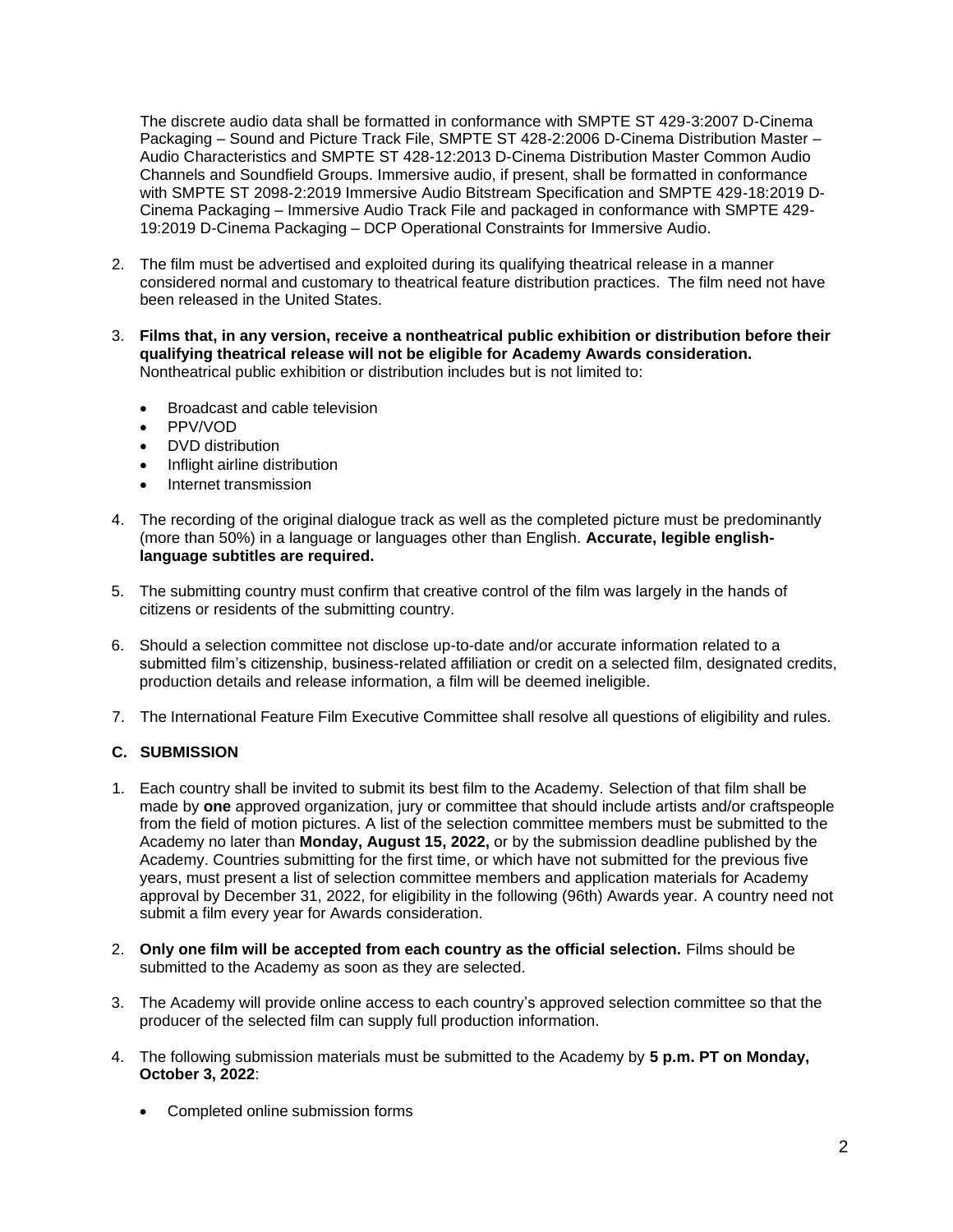- One 35mm or 70mm film print or DCP with accurate, legible English-language subtitles. The print or DCP submitted for Awards consideration **must** be identical in content and length to the print or DCP used in the film's qualifying theatrical release.
- Digital media content
- [FOR INTERNAL USE ONLY] A secure and password-protected link to the film OR 50 DVDs of the entry. This is required to test non-English dialogue. Link and DVD versions must be without trailers or other extraneous material, capable of playing on Region 0/NTSC standard definition DVD players. DVDs must be in individual paper sleeves and must include the film title, running time and country only. No artwork, promotional material, contact information, company name or film logo is acceptable on the DVD labels or sleeves.
- Full cast and credits list
- Director's biography and photograph
- A designated key frame for streaming display artwork
- A poster from the film's theatrical release, for archival purposes
- Proof of the film's qualifying theatrical release, including but not limited to advertising
- 5. **Film prints, DCPs and DVDs submitted will be retained by the Academy throughout the voting process and are not available for loan.** By submitting a film, the filmmaker agrees that the Academy has the right to make copies and distribute them for voting purposes only. The Academy will retain for its archives one print of every motion picture receiving a nomination for the International Feature Film award. Additional prints and DCPs of those films receiving nominations will be returned to the sender at the Academy's expense.

### **D. VOTING**

- 1. International Feature Film nominations will be determined in two rounds of voting:
	- a. The International Feature Film Preliminary Committee will view the eligible submissions in the category and vote by secret ballot to produce a shortlist of fifteen films.
	- b. The International Feature Film Nominating Committee must view the fifteen shortlisted films and vote by secret ballot to determine the category's five nominees.
- 2. Final voting for the International Feature Film award shall be restricted to active and life Academy members who have viewed all five nominated films.
- 3. The Academy statuette (Oscar) will be awarded to the film and accepted by the director on behalf of the film's creative talents. For Academy Awards purposes, the country will be credited as the nominee. The director's name will be listed on the statuette plaque after the country and film title.

#### **E. ADVERTISING AND PUBLICITY RESTRICTIONS**

1. In addition to complying with the Awards Rules for the 95th Academy Awards, all participants in the Awards competition are also bound by the Academy Campaign Regulations concerning the promotion of eligible films and are subject to the penalties provided therein, including the potential declaration of ineligibility by the Board of Governors for violation of those guidelines. The Regulations can be found at Oscars.org/regulations.

#### **F. ELIGIBILITY IN OTHER CATEGORIES**

1. International Feature Film submissions may be submitted for consideration for the 95th Academy Awards in other categories, including Best Picture, provided they comply with the rules governing those categories.